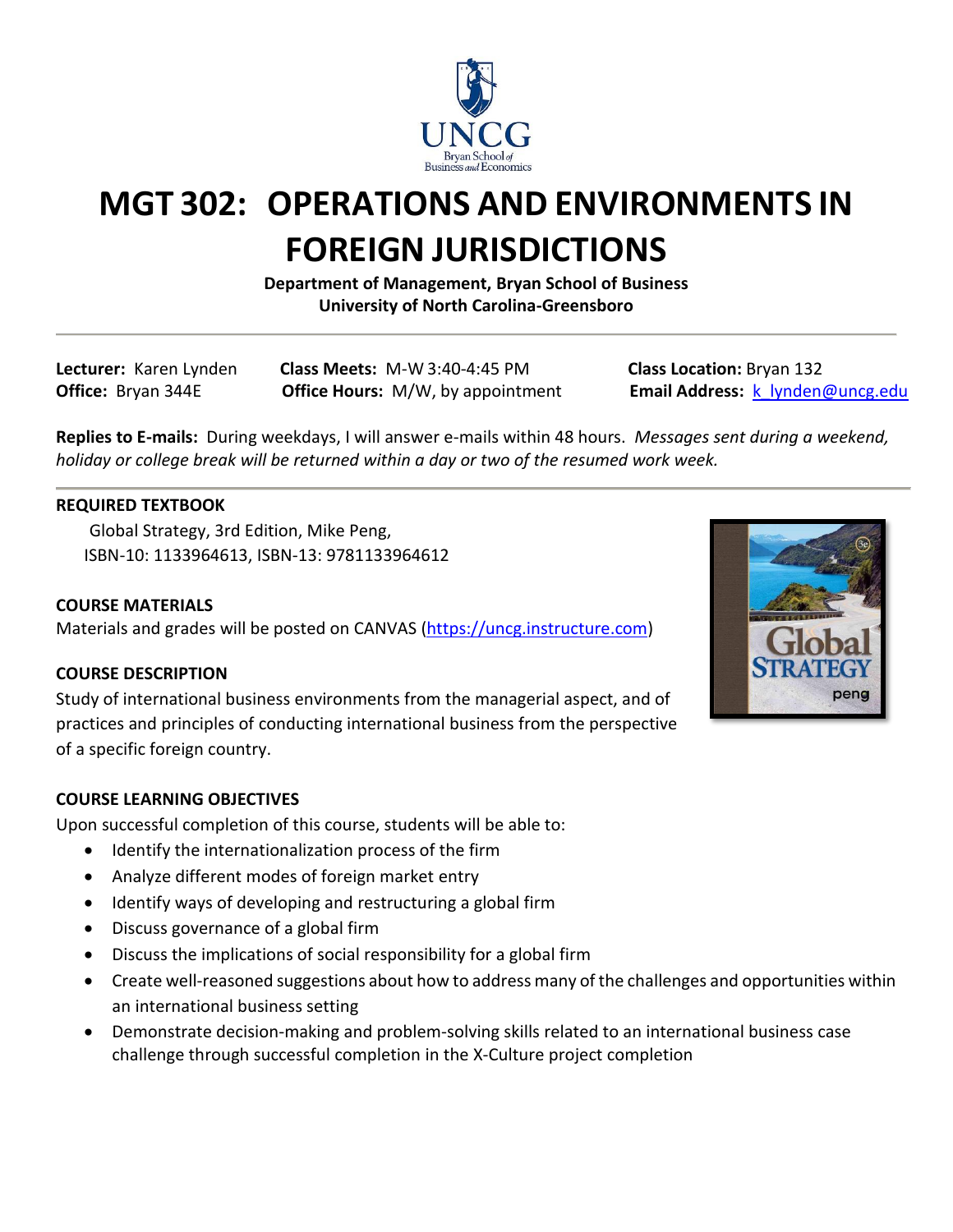#### **COURSE FORMAT**

The course is organized around a series of lectures, readings, assignments, and an international collaboration project (X-Culture). Lectures are designed to facilitate understanding of the key terms and concepts and the theoretical foundations of international business.

#### **COURSE REQUIREMENTS**

| <b>Activity</b>                       | <b>Description</b>                                                                                                                                                                                                                                                                                                                                                                                                               | Qty | <b>Pts</b><br>each | Total |
|---------------------------------------|----------------------------------------------------------------------------------------------------------------------------------------------------------------------------------------------------------------------------------------------------------------------------------------------------------------------------------------------------------------------------------------------------------------------------------|-----|--------------------|-------|
| <b>EXAMS</b>                          | There will be three non-cumulative exams taken in class on scheduled<br>dates. Each exam covers textbook chapters and relevant classroom<br>discussions. Each exam has 30 multiple-choice questions; each<br>question worth 0.5 points, for a total of 15 points per exam. Books,<br>notes, cell phones and other portable electronics are NOT ALLOWED<br>on the exams.<br>Each exam is valued at 15% of the total course value. | 3   | 15                 | 45    |
| <b>X-CULTURE</b>                      | Working in global virtual teams (typically 3-7 students, 3-7 countries),<br>students will conduct a market opportunity analysis and develop a<br>market entry plan for a multi-national company. All details related to<br>X-Culture will available in the CANVAS module for X-Culture.<br>X-CULTURE is valued at 25% of the total course value.                                                                                 | 1   | 25                 | 25    |
| In class<br>assignments or<br>quizzes | The goal of each in class quiz or assignment is to provide students<br>with an opportunity to apply the knowledge received in the course in<br>a series of practical exercises.<br>Each is valued at 2% of the total course value.                                                                                                                                                                                               | 10  | 3                  | 30    |
|                                       | <b>TOTAL POSSIBLE POINTS =</b>                                                                                                                                                                                                                                                                                                                                                                                                   |     |                    |       |

**EXTRA CREDIT:** No extra credit assignment opportunities are provided on an individual basis, for the benefit of just one or a few students. If any valuable extra credit opportunities arise, the opportunity will be offered to all students.

| <b>Grading Scale:</b> | A+    | 97 and above    |
|-----------------------|-------|-----------------|
|                       | A     | 93-96           |
|                       | А-    | $90 - 92$       |
|                       | B+    | 87-89           |
|                       | в     | 83-86           |
|                       | в-    | 80-82           |
|                       | $C +$ | $77 - 79$       |
|                       | C     | 73-76           |
|                       | $c-$  | 70-72           |
|                       | D+    | 67-69           |
|                       | D     | 63-66           |
|                       | D-    | 60-62           |
|                       | F     | <b>Below 60</b> |
|                       |       |                 |

*To translate numeric grades into letter grades, final grades will be rounded to the nearest integer (no decimals).*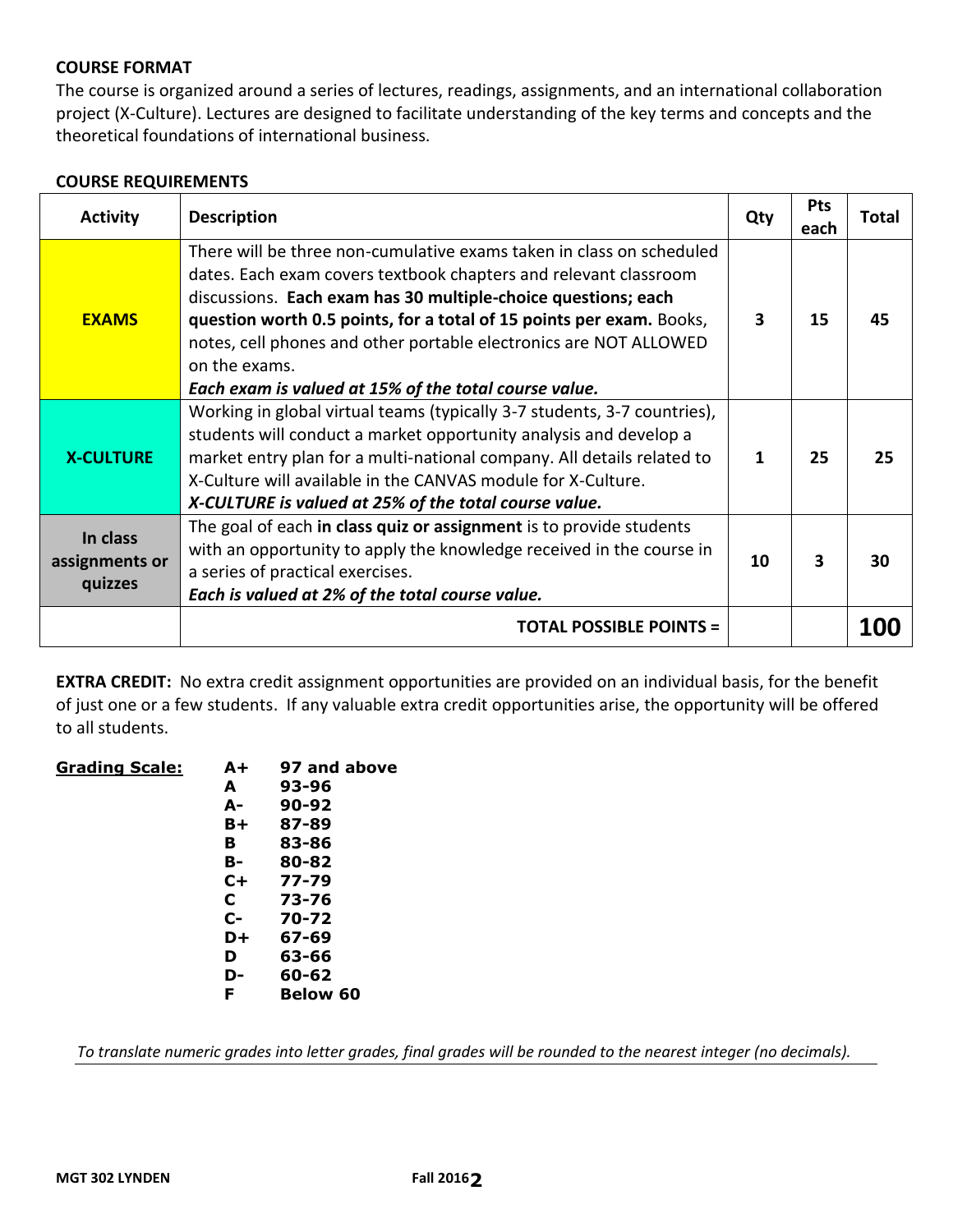# **COURSE SCHEDULE – FALL 2016**

| <b>MODULE</b>           | <b>Date</b>            | <b>Topics &amp; Activities</b>                                                 |
|-------------------------|------------------------|--------------------------------------------------------------------------------|
| $\mathbf{1}$            | <b>Monday</b><br>8/22  | <b>Introduction &amp; Course Overview</b><br><b>Chapter 1</b>                  |
| $\mathbf{1}$            | Wednesday<br>8/24      | <b>Chapters 1-4</b>                                                            |
| $\mathbf{1}$            | <b>Monday</b><br>8/29  | <b>Chapters 1-4</b>                                                            |
| $\mathbf{1}$            | Wednesday<br>8/31      | <b>Chapters 1-4</b>                                                            |
|                         | 9/5                    | Labor Day - No Class                                                           |
| $\mathbf{1}$            | Wednesday<br>9/7       | <b>Chapters 1-4</b>                                                            |
| $\mathbf{1}$            | <b>Monday</b><br>9/12  | <b>EXAM #1 (CHAPTERS 1-4)</b>                                                  |
| $\overline{2}$          | Wednesday<br>9/14      | <b>Chapters 5-8</b>                                                            |
| $\overline{2}$          | <b>Monday</b><br>9/19  | <b>Chapters 5-8</b>                                                            |
| 2 <sup>2</sup>          | Wednesday<br>9/21      | <b>Chapters 5-8</b>                                                            |
| $\overline{2}$          | <b>Monday</b><br>9/26  | <b>Chapters 5-8</b>                                                            |
| $\overline{2}$          | Wednesday<br>9/28      | <b>Chapters 5-8</b>                                                            |
| $\overline{2}$          | <b>Monday</b><br>10/3  | X-CULTURE BEGINS (SEE X-CULTURE SCHEDULE)<br><b>Chapters 5-8 and X-Culture</b> |
| 2 <sup>1</sup>          | Wednesday<br>10/5      | <b>Chapters 5-8 and X-Culture</b>                                              |
| 2 <sup>2</sup>          | <b>Monday</b><br>10/10 | <b>EXAM #2</b>                                                                 |
| 2 <sup>1</sup>          | Wednesday<br>10/12     | 9-12 and X-Culture                                                             |
|                         | 10/17                  | <b>UNC Fall Break Day - No Class</b>                                           |
| $\overline{\mathbf{3}}$ | Wednesday<br>10/19     | <b>Chapters 9-12 and X-Culture</b>                                             |
| $\overline{\mathbf{3}}$ | <b>Monday</b><br>10/24 | <b>Chapters 9-12 and X-Culture</b>                                             |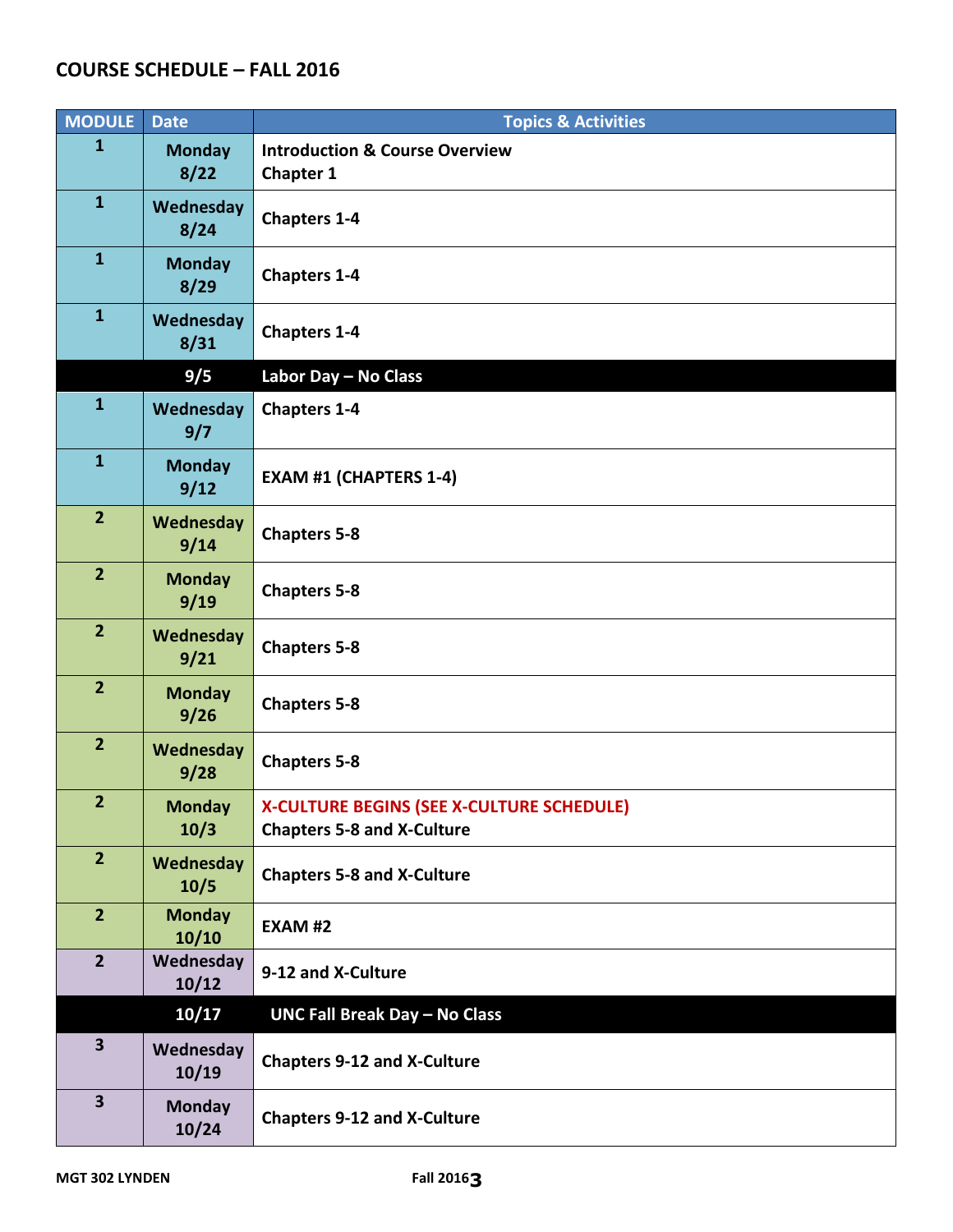| $\overline{\mathbf{3}}$     | Wednesday<br>10/26     | <b>Chapters 9-12 and X-Culture</b>                                                               |  |
|-----------------------------|------------------------|--------------------------------------------------------------------------------------------------|--|
| 3 <sup>1</sup>              | <b>Monday</b><br>10/31 | <b>Chapters 9-12 and X-Culture</b>                                                               |  |
| $\overline{\mathbf{3}}$     | Wednesday<br>11/2      | <b>Chapters 9-12 and X-Culture</b>                                                               |  |
| $\overline{\mathbf{3}}$     | <b>Monday</b><br>11/7  | <b>Chapters 9-12 and X-Culture</b>                                                               |  |
| $\overline{\mathbf{3}}$     | Wednesday<br>11/9      | <b>Chapters 9-12 and X-Culture</b>                                                               |  |
| $\overline{\mathbf{3}}$     | <b>Monday</b><br>11/14 | <b>Chapters 9-12 and X-Culture</b>                                                               |  |
| $\overline{\mathbf{3}}$     | Wednesday<br>11/16     | <b>Chapters 9-12 and X-Culture</b>                                                               |  |
| $\overline{\mathbf{3}}$     | <b>Monday</b><br>11/21 | <b>Chapters 9-12 and X-Culture</b>                                                               |  |
| $\overline{\mathbf{3}}$     | Wednesday<br>11/23     | X-CULTURE DUE THIS WEEK* (SEE X-CULTURE SCHEDULE)<br><b>Chapters 9-12 and X-Culture</b>          |  |
| $\overline{\mathbf{3}}$     | <b>Monday</b><br>11/28 | <b>Chapters 9-12</b>                                                                             |  |
| $\overline{\mathbf{3}}$     | Wednesday<br>11/30     | <b>Chapters 9-12</b>                                                                             |  |
| $\overline{\mathbf{3}}$     | <b>Monday</b><br>11/5  | <b>Chapters 9-12</b><br><b>LAST DAY OF CLASS</b>                                                 |  |
| $\overline{\mathbf{3}}$     | Wednesday<br>11/7      | <b>NO CLASS</b>                                                                                  |  |
| <b>FINAL</b><br><b>EXAM</b> | 12/12                  | Friday, December $9th - 3:30-6:30$ pm.<br><b>FINAL EXAM</b><br>(on module #3 chapters 9-12 only) |  |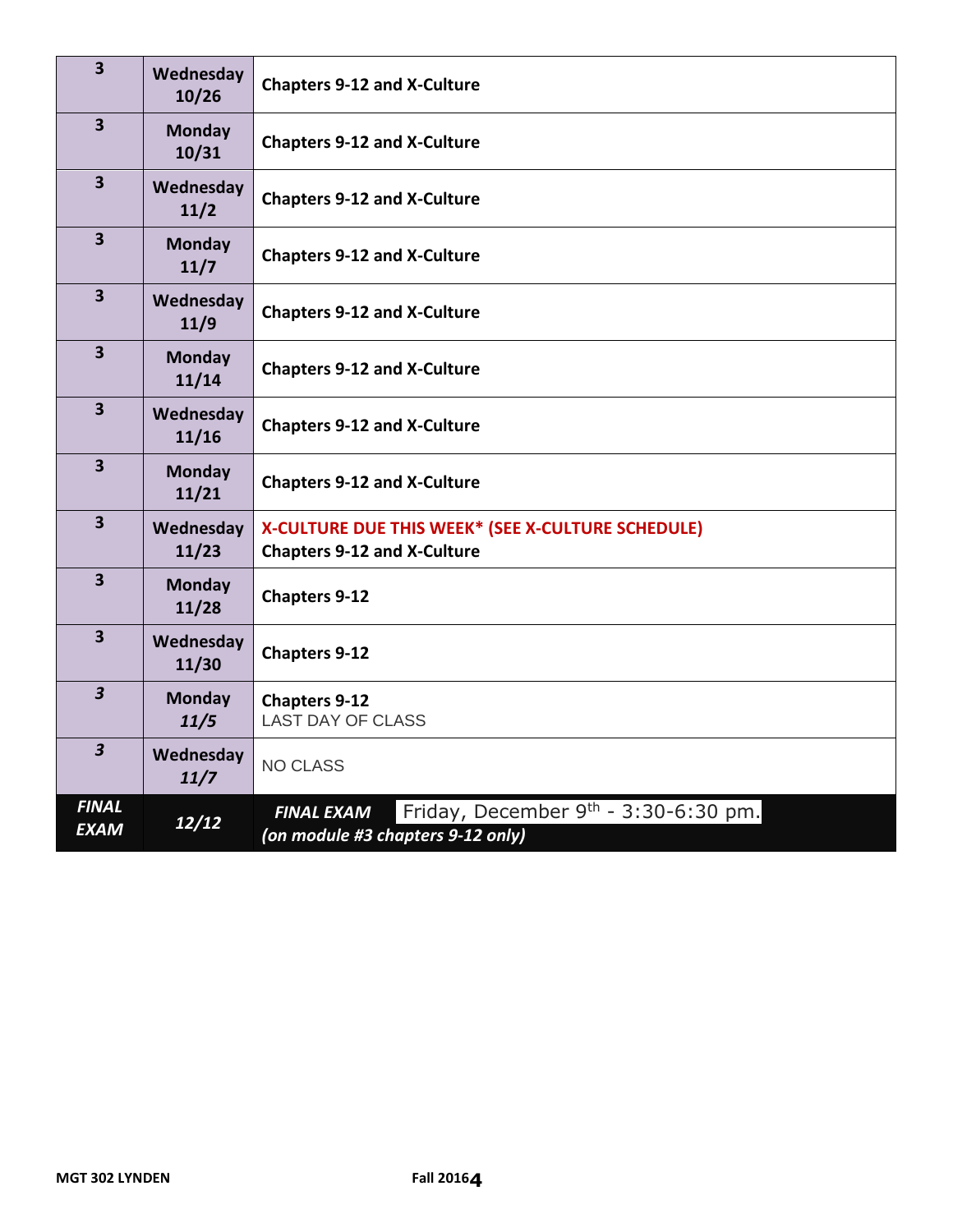#### **ANTICIPATED X-CULTURE SCHEDULE**

| <b>Task</b>                                                  | <b>Late Track Deadline</b>      |
|--------------------------------------------------------------|---------------------------------|
| <b>Pre-project Readiness Test</b>                            | fore the official project start |
| <b>Official Start of the Project, Teams</b><br><b>Formed</b> | Monday, Oct 3                   |
| <b>Establish Contact and Meet your</b><br><b>Teammates</b>   | Thursday, Oct 6                 |
| <b>Report Section 1 Company analyses</b>                     | Sunday, Oct 9                   |
| <b>Report Section 2*</b>                                     | Sunday, Oct 16                  |
| <b>Report Section 3*</b>                                     | Sunday, Oct 23                  |
| <b>Report Section 4*</b>                                     | Sunday, Oct 30                  |
| Report Section 5*                                            | Sunday, Nov 6                   |
| <b>Report Section 6*</b>                                     | Sunday, Nov 13                  |
| <b>Report Section 7*</b>                                     | Sunday, Nov 20                  |
| <b>Complete Preliminary Draft</b>                            | Tuesday, Nov 22                 |
| <b>Final Report</b>                                          | Friday, Nov 25                  |
| <b>Post-Project Survey</b>                                   | Saturday, Nov 26                |

#### **ATTENDANCE**

Regular class attendance is necessary to master the material in the course. Students are expected to be in class by the start of class and prepared to discuss assigned readings and participate in class activities and discussions. Coming to class late and leaving early interfere with the class presentation and disturb the other students in the class.

Attendance is strongly encouraged, and students who take attendance seriously are rewarded in ways that may improve their grades:

- In most lectures you will get a preview of 1-2 questions that are similar to those that will appear on the exam. The questions will not be included in the materials posted in Canvas. This way, by attending each session you will have a chance to preview a number of exam questions.
- I have scheduled X-Culture Workshop class sessions to allow us to focus on course concepts in relationship to the business cases and other topics that can best support successful project outcomes (Company details, working as an international team tips, APA guidelines, research tips and resources, etc.)
- Attending the class is likely to substantially reduce your time investment in the course because;
	- Not all concepts and theories covered in the textbook will be covered on the exam; the lectures will be tailored toward the materials that will be covered on the exam.
	- Some important international business issues and concepts are not included in the textbook; they will be discussed in class and covered on the exam.

#### **ABSENCES**

Students are responsible for all material covered when they do not attend class. Announcements, assignments, and activities are posted to CANVAS. Maintain personal contact with the instructor (email) when absences must occur. If you are concerned about your progress in the class, schedule an appointment immediately.